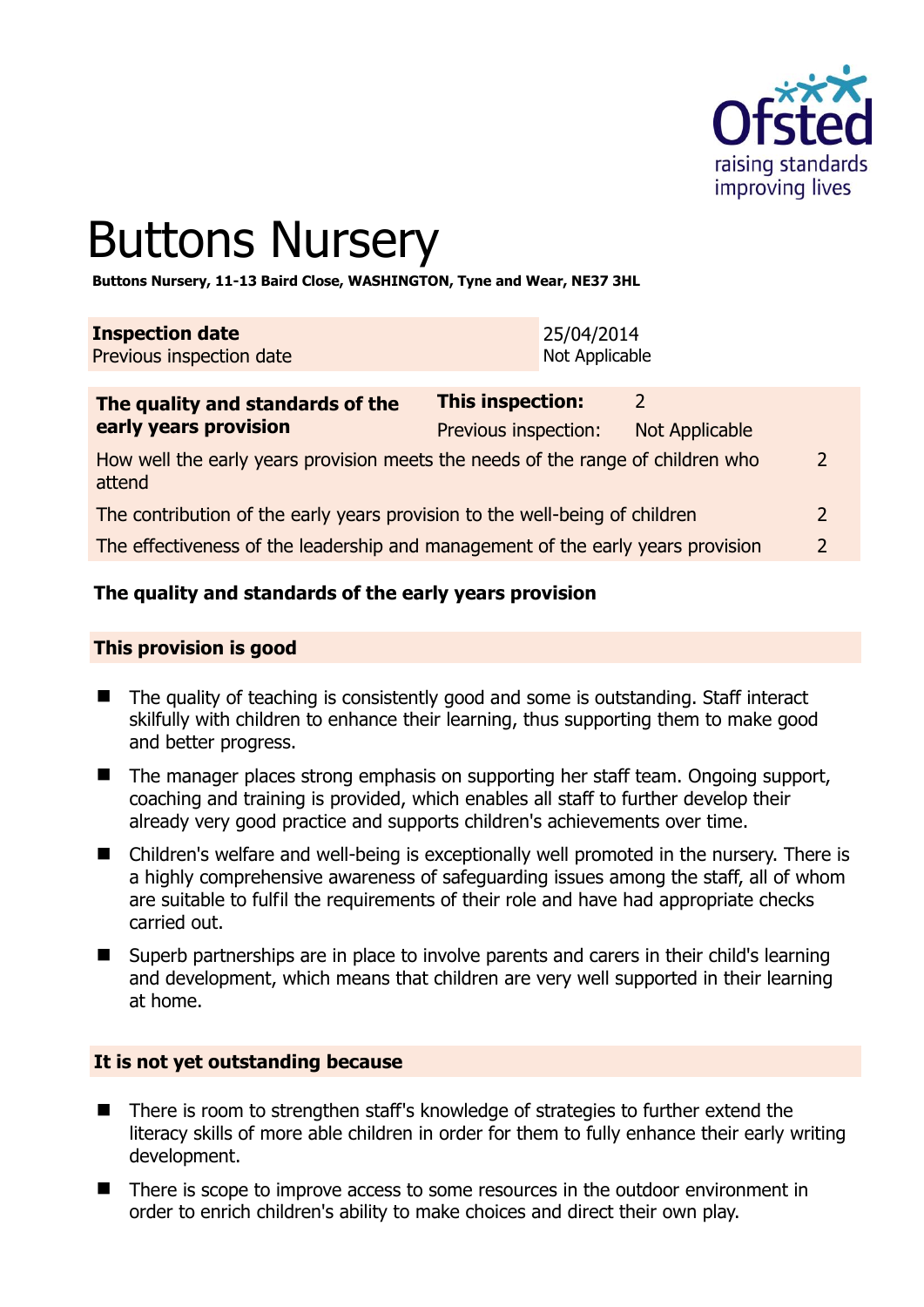#### **Information about this inspection**

Inspections of registered early years provision are:

- $\bullet$  scheduled at least once in every inspection cycle the current cycle ends on 31 July 2016
- scheduled more frequently where Ofsted identifies a need to do so, for example where provision was previously judged inadequate
- **•** brought forward in the inspection cycle where Ofsted has received information that suggests the provision may not be meeting the legal requirements of the Early Years Foundation Stage or where assessment of the provision identifies a need for early inspection
- **•** prioritised where we have received information that the provision is not meeting the requirements of the Early Years Foundation Stage and which suggests children may not be safe
- scheduled at the completion of an investigation into failure to comply with the requirements of the Early Years Foundation Stage.

The provision is also registered on the voluntary and compulsory parts of the Childcare Register. This report includes a judgment about compliance with the requirements of that register.

#### **Inspection activities**

- $\blacksquare$  The inspector carried out a tour of the nursery.
- $\blacksquare$ The inspector checked evidence of suitability and qualifications of staff working with children and the manager's self-evaluation form and action plans.
- $\blacksquare$ The inspector observed teaching and learning activities in all nursery rooms, including the outdoor environment.
- $\blacksquare$ The inspector took account of the views of parents and carers spoken to on the day of inspection.
- The inspector carried out a joint observation with the manager.
- The inspector carried out a meeting with the manager of the nursery and discussed a range of policies and procedures.

**Inspector**  Nicola Jones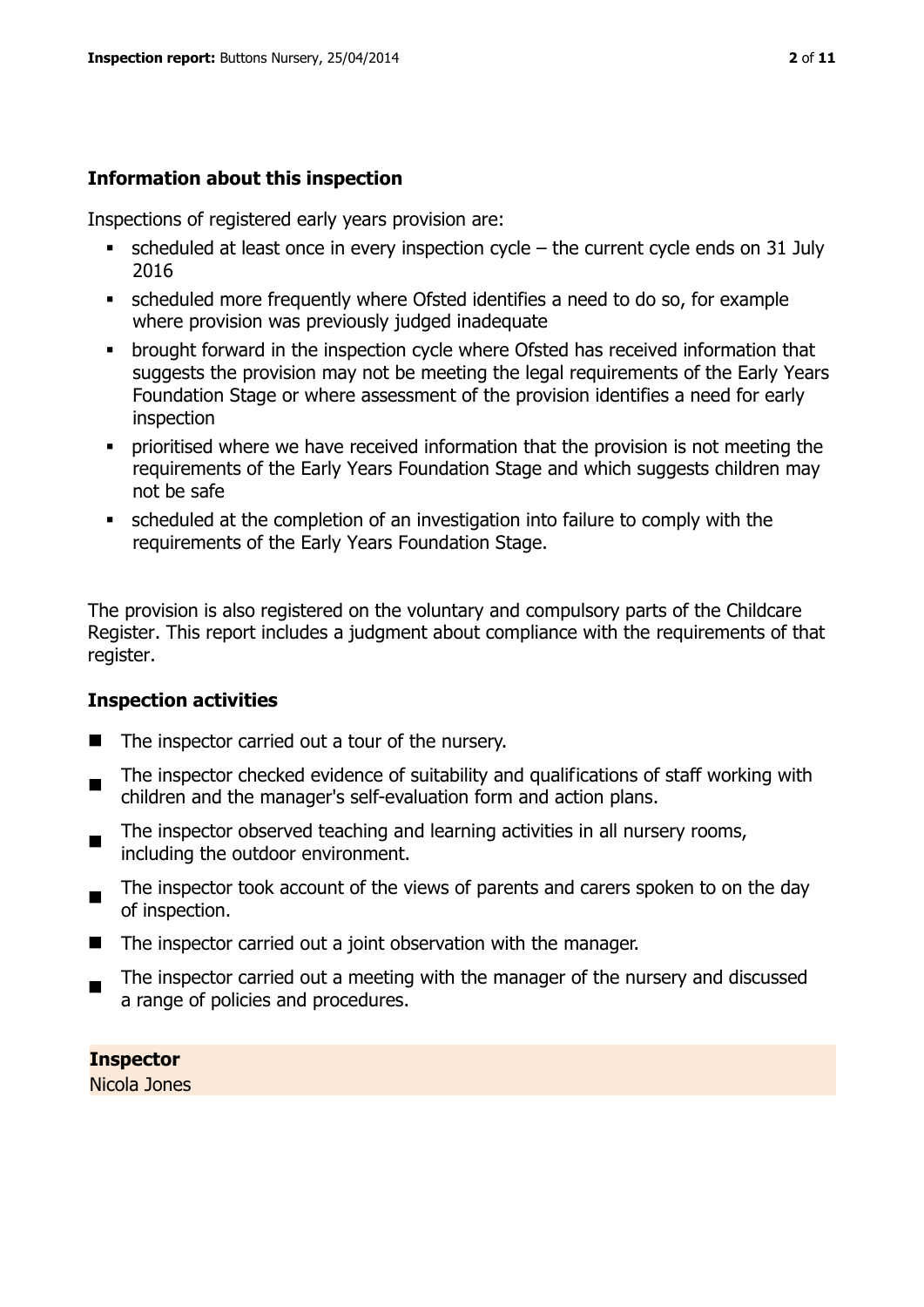#### **Information about the setting**

Buttons Nursery was re-registered in 2013 on the Early Years Register and the compulsory and voluntary parts of the Childcare Register. It is situated in a self-contained building on the Stephenson Industrial Estate in Washington, and is owned by a limited company. The nursery serves the local area and is accessible to all children. It operates from three playrooms and there are two enclosed areas available for outdoor play.

The nursery employs 13 members of childcare staff. Of these, 11 hold appropriate early years qualifications at level 3 or above. The manager holds a Foundation Degree in Leadership and Management and the deputy manager holds Early Years Professional Status. The nursery opens Monday to Friday for 51 weeks of the year. Sessions are from 7.30am until 5.30pm. Children attend for a variety of sessions. There are currently 81 children attending who are in the early years age group. The nursery provides funded early education for two-, three- and four-year-old children. It supports a number of children who speak English as an additional language and children with special educational needs and/or disabilities.

## **What the setting needs to do to improve further**

## **To further improve the quality of the early years provision the provider should:**

- $\blacksquare$  strengthen staff's understanding of strategies to extend the literacy skills of more able children in order for them to enhance their already very good early writing skills
- $\blacksquare$  extend ways to further enhance children's independence skills in the outdoor environment in order to enrich children's ability to make choices and direct their own play.

#### **Inspection judgements**

#### **How well the early years provision meets the needs of the range of children who attend**

Staff use an extensive range of successful strategies to support and enhance young children's learning. They understand the individual development and needs of each child. Detailed planning completed by each key person documents this well and shows how information is well used to recognise children's progress, needs and plan activities to further support their learning. Staff observe children regularly to understand their level of achievement, interests and learning styles, and to then shape learning experiences for each child reflecting those observations. As a result, children make good and some make outstanding progress during the time they spend at the nursery. They engage deeply in their learning and maintain focus on their activity for periods of time. For example,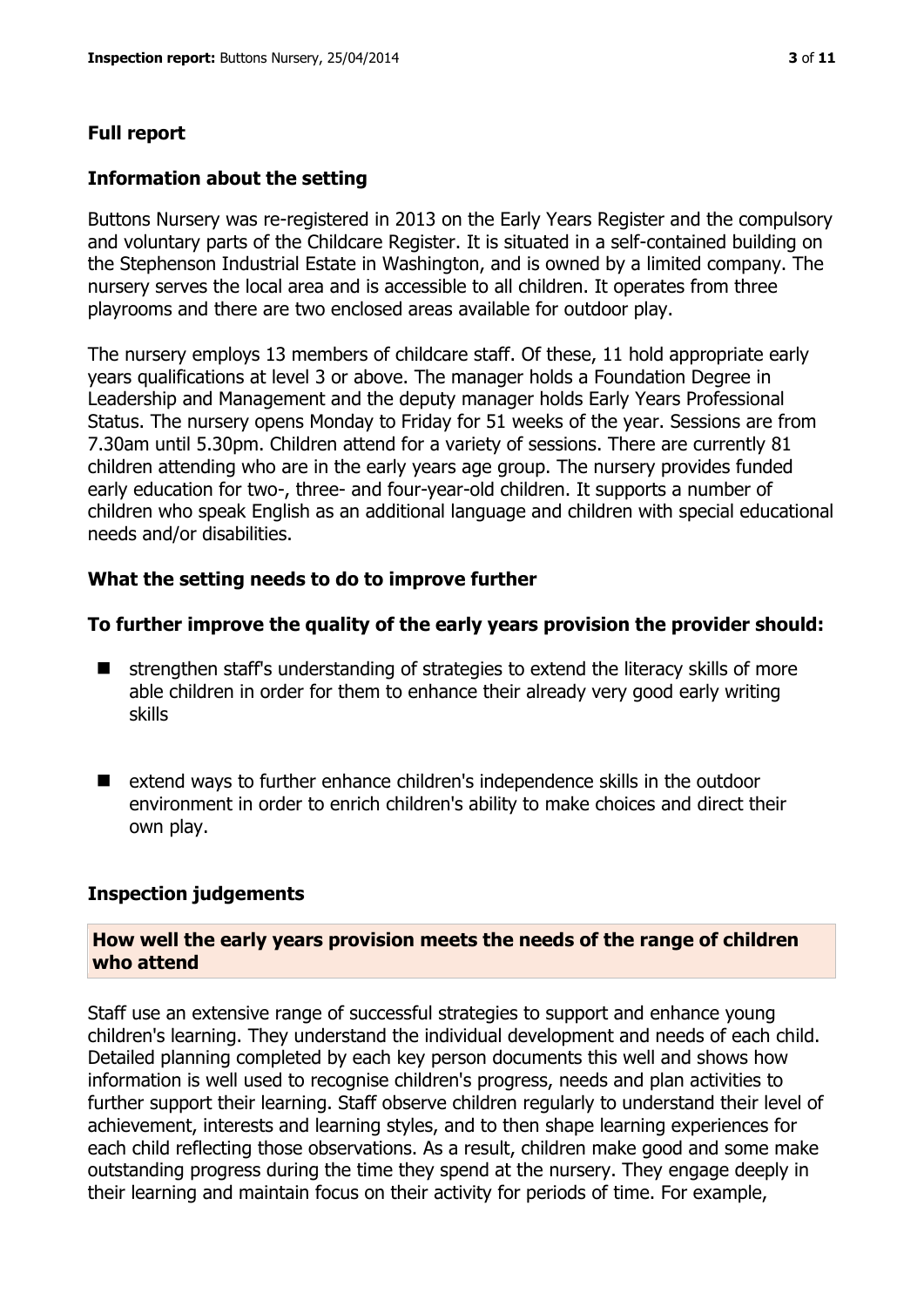younger children become engrossed when they sit together and complete jigsaws. Uninterrupted time is allowed for them to play and explore, enabling children to problem solve and find the best way to complete their puzzles. Older children persist with activities when challenges occur. Staff support them very well when they carefully hold paper up against the wall and use crayons to make rubbings of the bricks on the wall outside.

The quality of teaching is consistently good and some is outstanding. Staff support children's communication skills exceptionally well. They repeat words spoken by very young children so that they can hear them clearly. They find out key words spoken by children for whom English is an additional language and ensure all attempts are made to enable children to use their home language through play-based activities. This means that this group of children are well supported to make progress in this aspect of their learning. Older children are given time to think about what they want to say and put their thoughts into words without staff jumping in too soon to say something themselves. Story telling is given high priority and children's readiness for school is extremely well promoted when they listen to stories read aloud by staff and choose books themselves, in the outdoor area. Staff encourage children to actively engage in the story and express a wide range of feelings and talk about their own experiences. This extends their vocabulary very well and enables them to express themselves clearly and effectively. Children with special educational needs and/or disabilities are equally well supported in the nursery. Assessments accurately identify children's weaknesses in learning and development. This ensures advice is sought and intervention is secured to meet children's needs at the earliest stage. For example, excellent partnerships are in place with services, such as Portage and speech and language therapy. Information received is exceptionally well used to meet children's individual and specific needs. Generally good opportunities are provided for children to develop their literacy skills. For example, a temporary partition wall has been covered in paper and children enjoy expressing and communicating their ideas using crayons and pencils. However, opportunities for more able children to fully extend their early writing skills are not always maximised. This is because some staff do not fully understand strategies to enhance children's already very good literacy skills and writing materials are not always available in areas of play, such as role-play and construction. Staff provide materials at times during the day but they are often cleared away and not fully available to children at all times.

Parents are provided with excellent opportunities to engage in the children's learning at home and in the nursery. For example, parents complete documentation to share activities and experiences their children have enjoyed while at home. This information is very well used by staff to shape further activities and enhance children's learning even further. All children have individual development files containing on entry assessments and observations. This is effectively documented, links well to the 'Early years outcome' document and is tracked over time to demonstrate progress. Written comments documented in development files demonstrate how happy parents are with the quality of progress reporting in the nursery. They make statements, such as, 'We are delighted with our child's progress, particularly in her speech development'.

**The contribution of the early years provision to the well-being of children**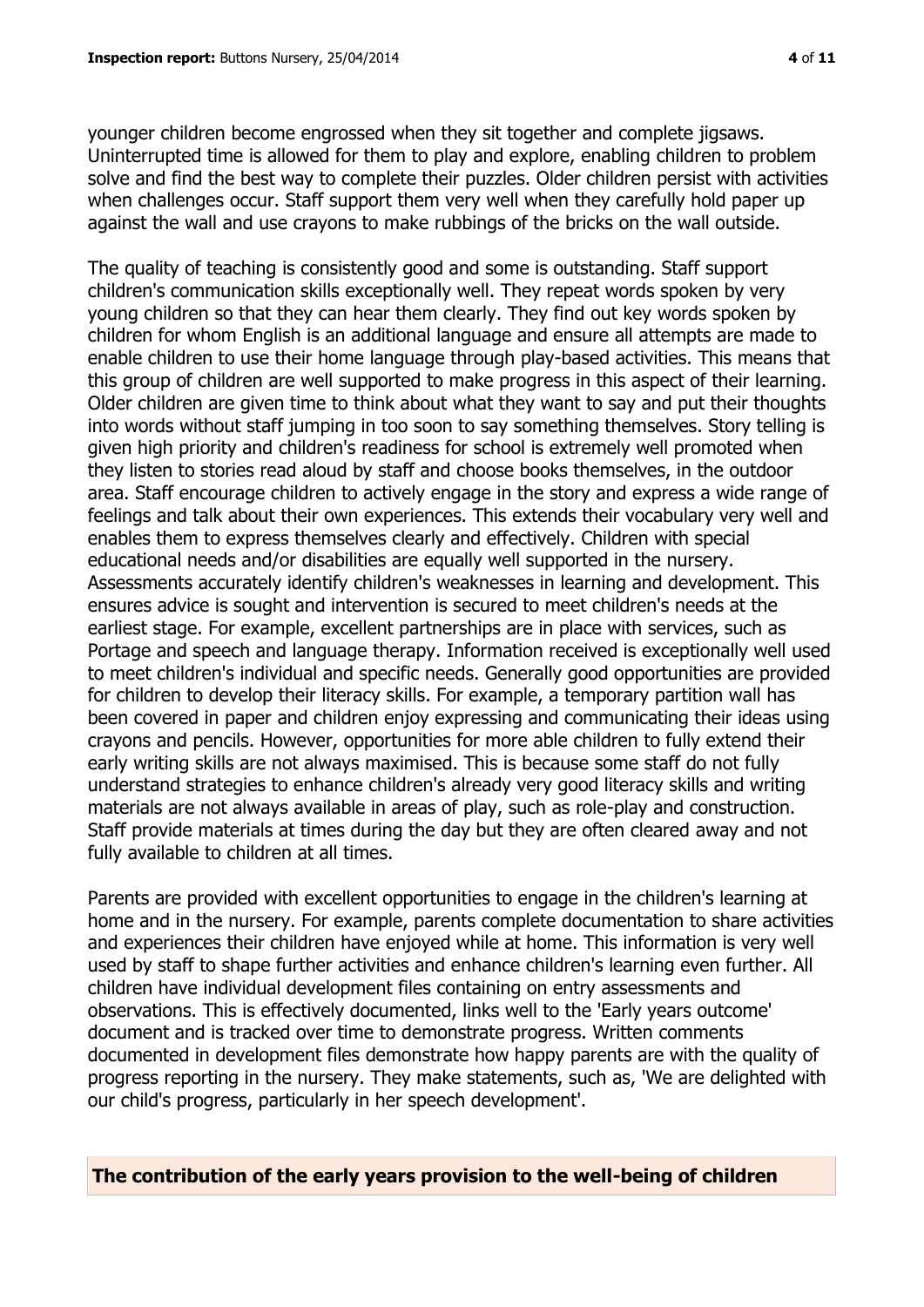Staff demonstrate strong care practices which ensure all children, especially babies and those in need of additional support, make secure emotional attachments. Children settle very quickly and staff are highly skilled when comforting those who become upset. Children show they are happy and settled when they wake up happy after their sleep and smile to show they enjoy the close contact provided by their key person. Highly effective settling-in procedures are in place when children start attending. They make a number of visits, based on their individual needs, before staying for the whole session. Parents describe how well staff support their children's individual needs during this time. They talk about how they are welcome the time they spend in the nursery room with their child, talking to staff and sharing key information regarding their child's routines and other key information. Children, especially those with additional needs, are exceptionally well supported when they transfer into local schools. They make visits and spend time with their key person, becoming familiar with new members of staff and their new environment. Staff prepare detailed summary reports to ensure there is continuity in children's learning, development and welfare needs. This helps to improve communication and co-ordination between professionals, practitioners and families, especially when children have an identified condition, disability or impairment.

Children demonstrate very good independence skills for their age. They take an active part in mealtimes, for example, by pouring their own drinks and serving their own fruit. There are plans to extend children's skills further when hot meals will be served at the nursery in the near future. Staff describe how they plan to allow children to serve their own portions of food from larger containers and take part in food preparation. Independence is further promoted when children seek and put on their own slippers and wellington boots and make sure they are safely placed in their individual trays and storage units when they are not in use. However, there is scope to extend children's independence skills even further in the outdoor environment, in order to enrich children's ability to make choices and direct their own play. For example, by ensuring all resources are stored appropriately and unused equipment is disposed of. Daily opportunities are provided for all children, including babies to access the outdoor environment. They access an appropriate range of equipment and staff plan activities which supports their all-round development well. There are plans in place to extend opportunities in this area to incorporate a growing area where children can plant fruit and vegetables. This aims to further develop children's understanding of why it is important to have a healthy lifestyle and to enhance their knowledge of the natural world.

Children's behaviour in the nursery is exemplary. They demonstrate excellent awareness of the boundaries set, and of behavioural expectations in the nursery. This is because staff are highly skilled in using story and group discussion times to encourage children to talk about their feelings and situations that occur. They ensure children have opportunities to identify and discuss boundaries, so that they understand why they are there and what they are intended to achieve. Staff talk to children and help them to develop an understanding of the need to stay safe in the nursery. For example, they explain why they need to keep away from the table areas when they are being cleaned with disinfectant spray in preparation for lunch. As a result, children show they feel safe in the nursery and quickly move to the carpet until the task is complete.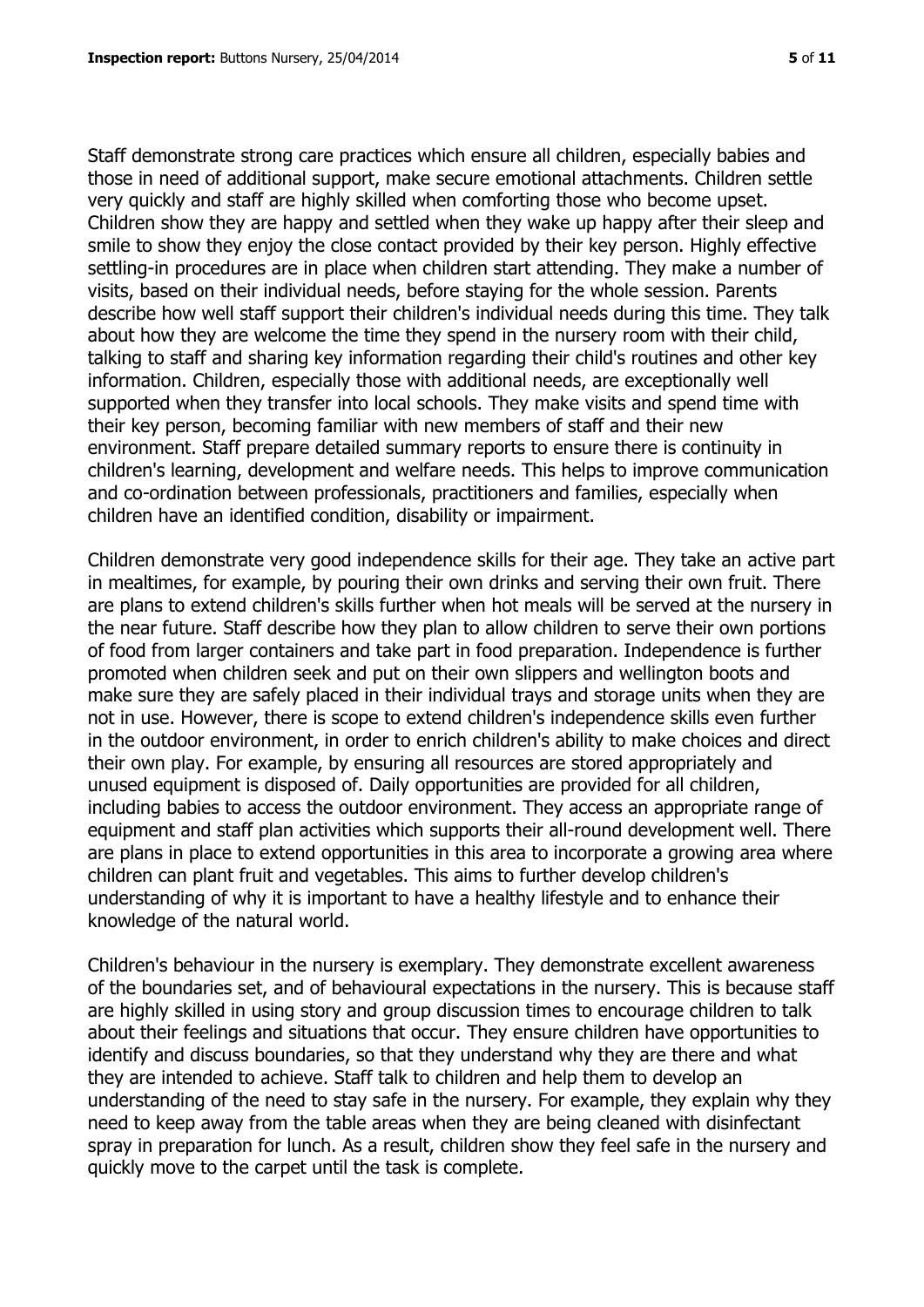#### **The effectiveness of the leadership and management of the early years provision**

Safeguarding procedures are consistently high. Staff prioritise children's safety and have excellent awareness of safeguarding issues. This is because the manager ensures all staff receive up-to-date safeguarding training and are competent in the procedures to follow and who to contact in the event of any concerns about children. Staff are fully aware of the nursery's designated safeguarding lead and the process to follow if they are concerned about any issues within their practice. The manager ensures that staff are deployed effectively according to qualifications and experience. This ensures children are kept fully protected and safe at all times. An extensive range of policies and procedures successfully underpin daily practice and regular reviews are carried out. Extensive risk assessments for all areas of the building, the outdoor area and resources, together with accurate accident records and procedures for reviewing these ensures that children's safety remains paramount. Robust recruitment and vetting systems ensure all adults working with children are suitable to do so. Comprehensive induction and mentoring arrangements, together with clear written policies and procedures, further protect children and ensure they enjoy their learning experience and grow in confidence.

Ongoing staff development is encouraged through well-considered and purposeful staff supervision, providing support, coaching and training for individual members of staff. This has a positive impact on their knowledge and understanding of the framework. For example, the manager carries out regular observations of the quality of teaching. She provides excellent feedback to enable staff to further develop their already very good practice. The manager has a very good understanding of her role in monitoring the delivery of the educational programmes and maintains an overview of the continuous provision for children in the indoor and outdoor environments. Good use is made of observation to monitor how areas of provision are used by children. This helps to identify what is working well and amendments are made to practice, as required, to further meet children's needs. Observation, assessment and planning documentation is monitored to make sure it is consistent, precise, and displays an accurate understanding of all children's skills, abilities and progress. The manager and her senior leadership team maintain a comprehensive overview of progress tracking documentation. This ensures children's needs are quickly identified and exceptionally well met through good partnerships between the nursery, parents and external agencies. The manager has many years of experience of managing the nursery and constantly evaluates the quality of practice and provision provided. As a result, areas for improvement are consistently identified, taking into account the views of parents, staff and children. The manager is fully committed to creating, maintaining and improving the nursery so that it meets the highest standards and offers the best experience for children.

Partnerships with parents are excellent. They take an active part in their child's learning and are involved in decision-making on key matters. For example, a parents forum has been set up. Parents use words, such as 'excellent', 'very flexible and understanding' when describing the relationships between staff and children and the quality of care and educational programmes provided. Partnerships with local schools and childminders are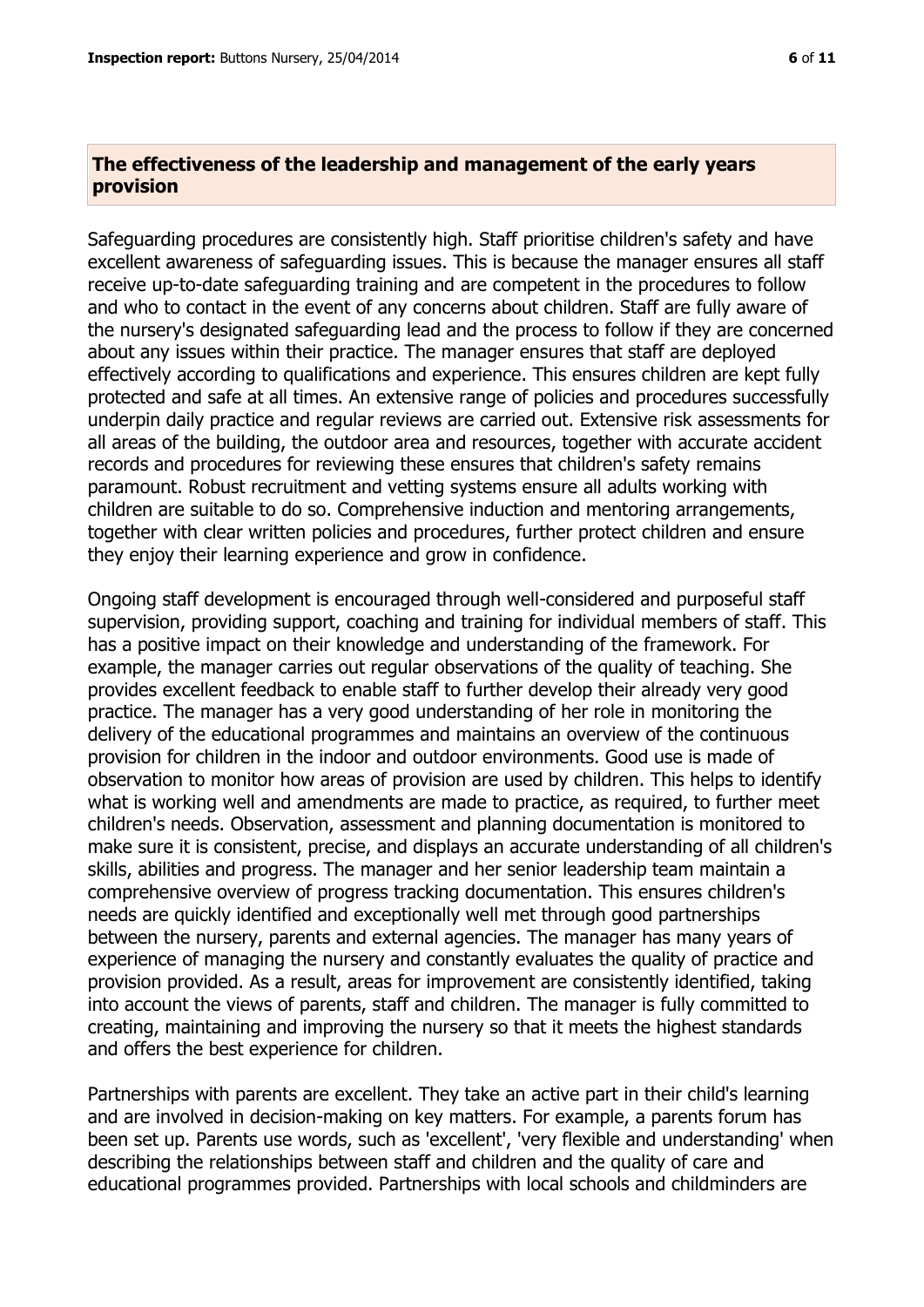equally well-established and significantly enhance children's all-round development. Partnerships with external agencies and other professionals are superb. The manager and staff work exceptionally well with services in their local area and effectively use advice to provide targeted interventions to meet the specific needs of individual children.

# **The Childcare Register**

| The requirements for the compulsory part of the Childcare Register are | Met |
|------------------------------------------------------------------------|-----|
| The requirements for the voluntary part of the Childcare Register are  | Met |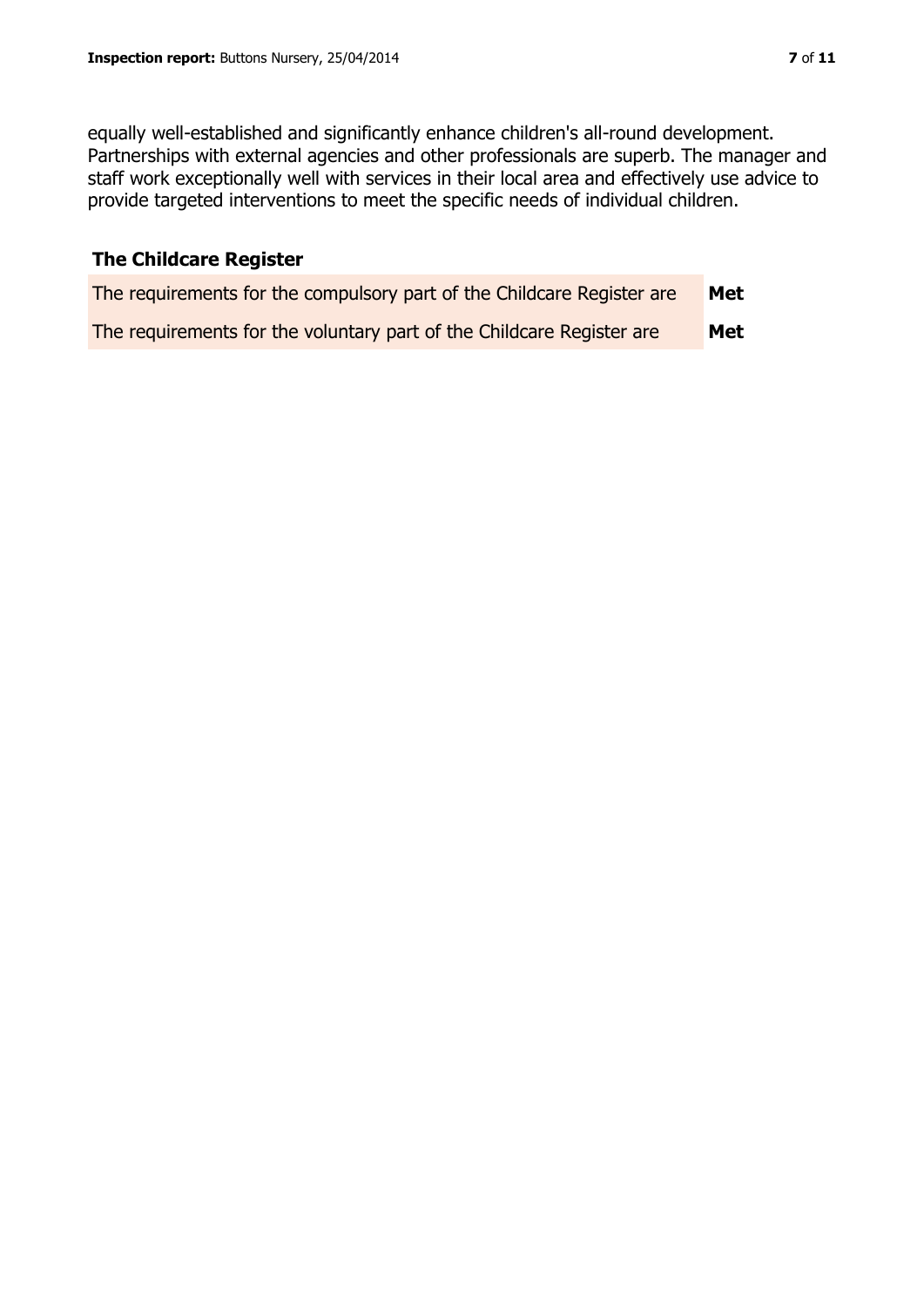# **What inspection judgements mean**

# **Registered early years provision**

| <b>Grade</b> | <b>Judgement</b>        | <b>Description</b>                                                                                                                                                                                                                                                                                                                                                                                |
|--------------|-------------------------|---------------------------------------------------------------------------------------------------------------------------------------------------------------------------------------------------------------------------------------------------------------------------------------------------------------------------------------------------------------------------------------------------|
| Grade 1      | Outstanding             | Outstanding provision is highly effective in meeting the needs<br>of all children exceptionally well. This ensures that children are<br>very well prepared for the next stage of their learning.                                                                                                                                                                                                  |
| Grade 2      | Good                    | Good provision is effective in delivering provision that meets<br>the needs of all children well. This ensures children are ready<br>for the next stage of their learning.                                                                                                                                                                                                                        |
| Grade 3      | Requires<br>improvement | The provision is not giving children a good standard of early<br>years education and/or there are minor breaches of the<br>safeguarding and welfare requirements of the Early Years<br>Foundation Stage. It will be monitored and inspected within<br>twelve months of the date of this inspection.                                                                                               |
| Grade 4      | Inadequate              | Provision that is inadequate requires significant improvement<br>and/or enforcement action. The provision is failing to give<br>children an acceptable standard of early years education and/or<br>is not meeting the safeguarding and welfare requirements of<br>the Early Years Foundation Stage. It will be monitored and<br>inspected again within six months of the date of this inspection. |
| Met          |                         | The provision has no children on roll. The inspection judgement<br>is that the provider continues to meet the requirements for<br>registration.                                                                                                                                                                                                                                                   |
| Not met      |                         | The provision has no children on roll. The inspection judgement<br>is that the provider does not meet the requirements for<br>registration.                                                                                                                                                                                                                                                       |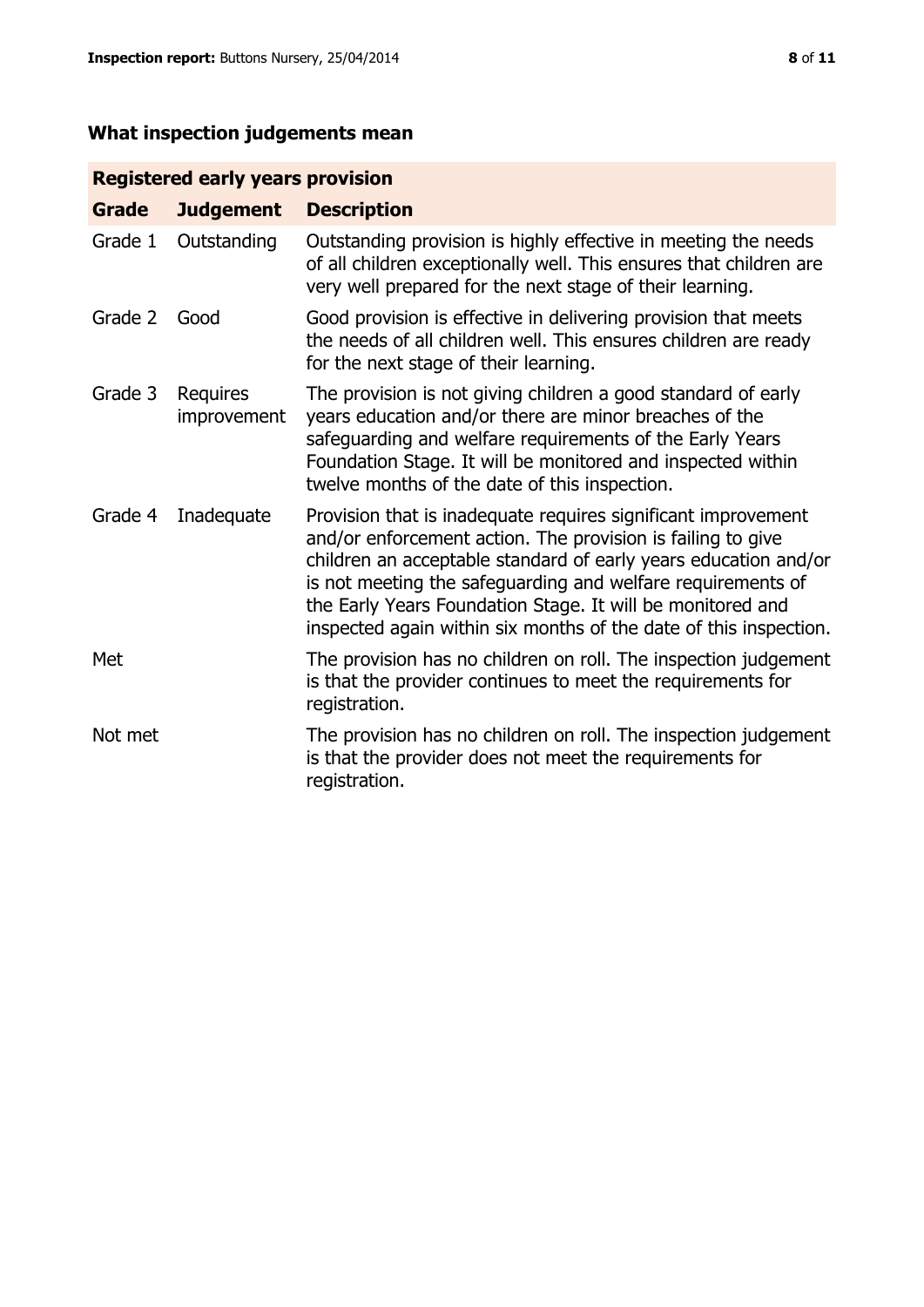# **Inspection**

This inspection was carried out by Ofsted under sections 49 and 50 of the Childcare Act 2006 on the quality and standards of provision that is registered on the Early Years Register. The registered person must ensure that this provision complies with the statutory framework for children's learning, development and care, known as the Early Years Foundation Stage.

# **Setting details**

| Unique reference number       | EY468025                           |
|-------------------------------|------------------------------------|
| <b>Local authority</b>        | Sunderland                         |
| <b>Inspection number</b>      | 942456                             |
| <b>Type of provision</b>      | Full-time provision                |
| <b>Registration category</b>  | Childcare - Non-Domestic           |
| Age range of children         | $0 - 17$                           |
| <b>Total number of places</b> | 50                                 |
| Number of children on roll    | 81                                 |
| <b>Name of provider</b>       | <b>Buttons Daycare Nursery Ltd</b> |
| Date of previous inspection   | not applicable                     |
| <b>Telephone number</b>       | 01914192442                        |

Any complaints about the inspection or the report should be made following the procedures set out in the guidance *'Complaints procedure: raising concerns and making complaints* about Ofsted', which is available from Ofsted's website: www.ofsted.gov.uk. If you would like Ofsted to send you a copy of the guidance, please telephone 0300 123 4234, or email enquiries@ofsted.gov.uk.

# **Type of provision**

For the purposes of this inspection the following definitions apply:

Full-time provision is that which operates for more than three hours. These are usually known as nurseries, nursery schools and pre-schools and must deliver the Early Years Foundation Stage. They are registered on the Early Years Register and pay the higher fee for registration.

Sessional provision operates for more than two hours but does not exceed three hours in any one day. These are usually known as pre-schools, kindergartens or nursery schools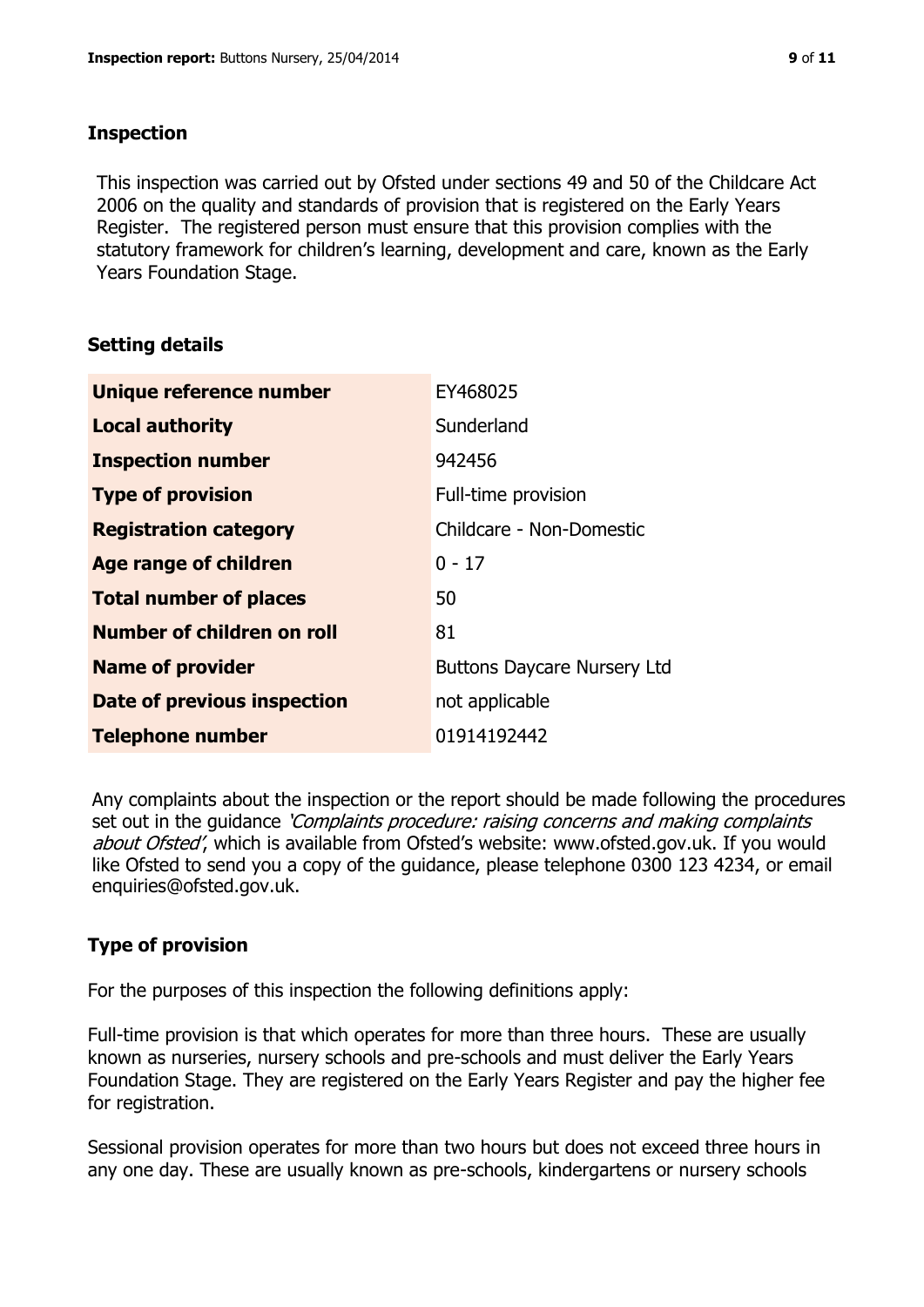and must deliver the Early Years Foundation Stage. They are registered on the Early Years Register and pay the lower fee for registration.

Childminders care for one or more children where individual children attend for a period of more than two hours in any one day. They operate from domestic premises, which are usually the childminder's own home. They are registered on the Early Years Register and must deliver the Early Years Foundation Stage.

Out of school provision may be sessional or full-time provision and is delivered before or after school and/or in the summer holidays. They are registered on the Early Years Register and must deliver the Early Years Foundation Stage. Where children receive their Early Years Foundation Stage in school these providers do not have to deliver the learning and development requirements in full but should complement the experiences children receive in school.